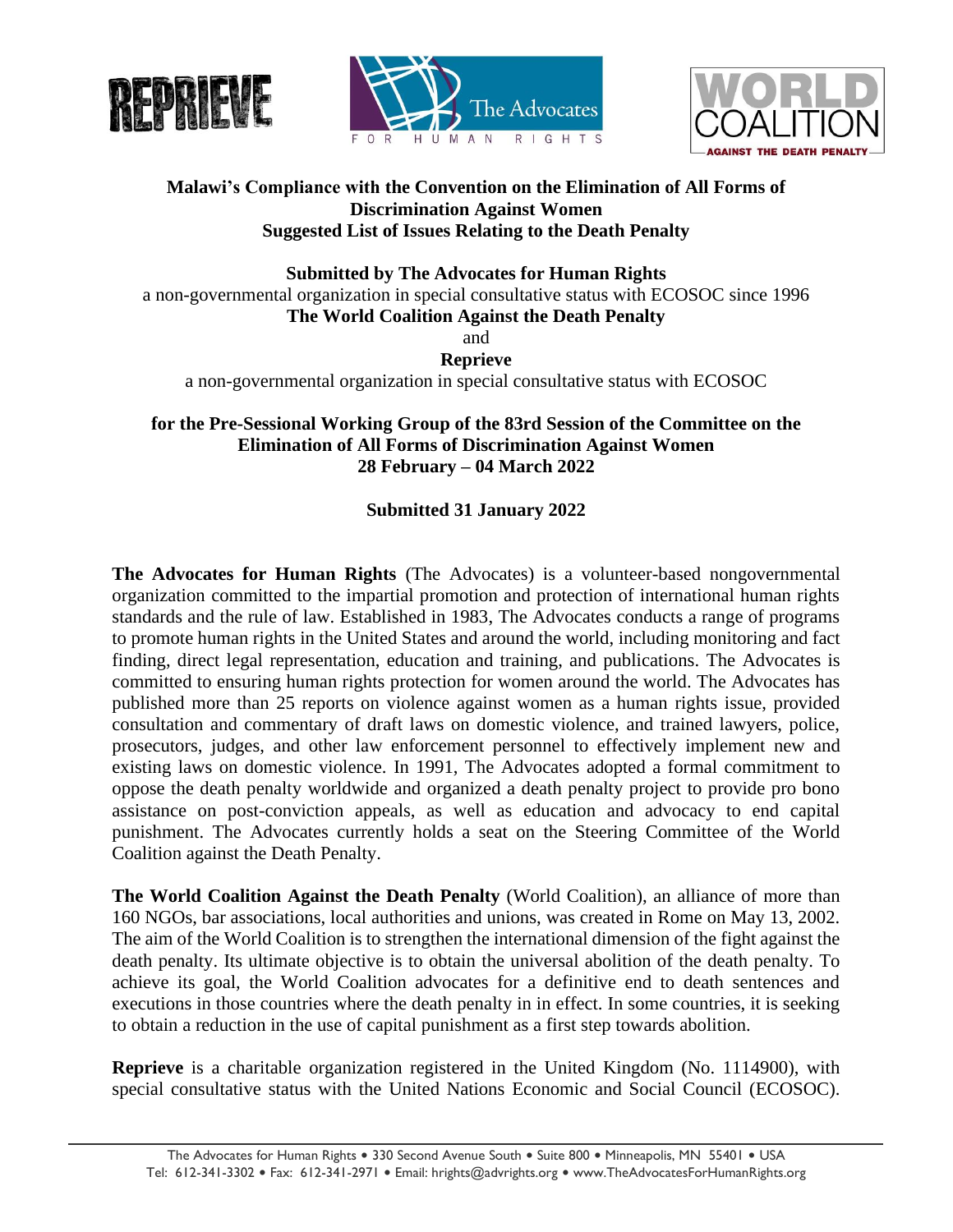Reprieve provides free legal and investigative support to those who have been subjected to statesponsored human rights abuses. Reprieve's clients belong to some of the most vulnerable populations in the world, as it is in their cases that human rights are most swiftly jettisoned and the rule of law is cast aside. In particular, Reprieve protects the rights of those facing the death penalty and delivers justice to victims of arbitrary detention, torture, and extrajudicial execution.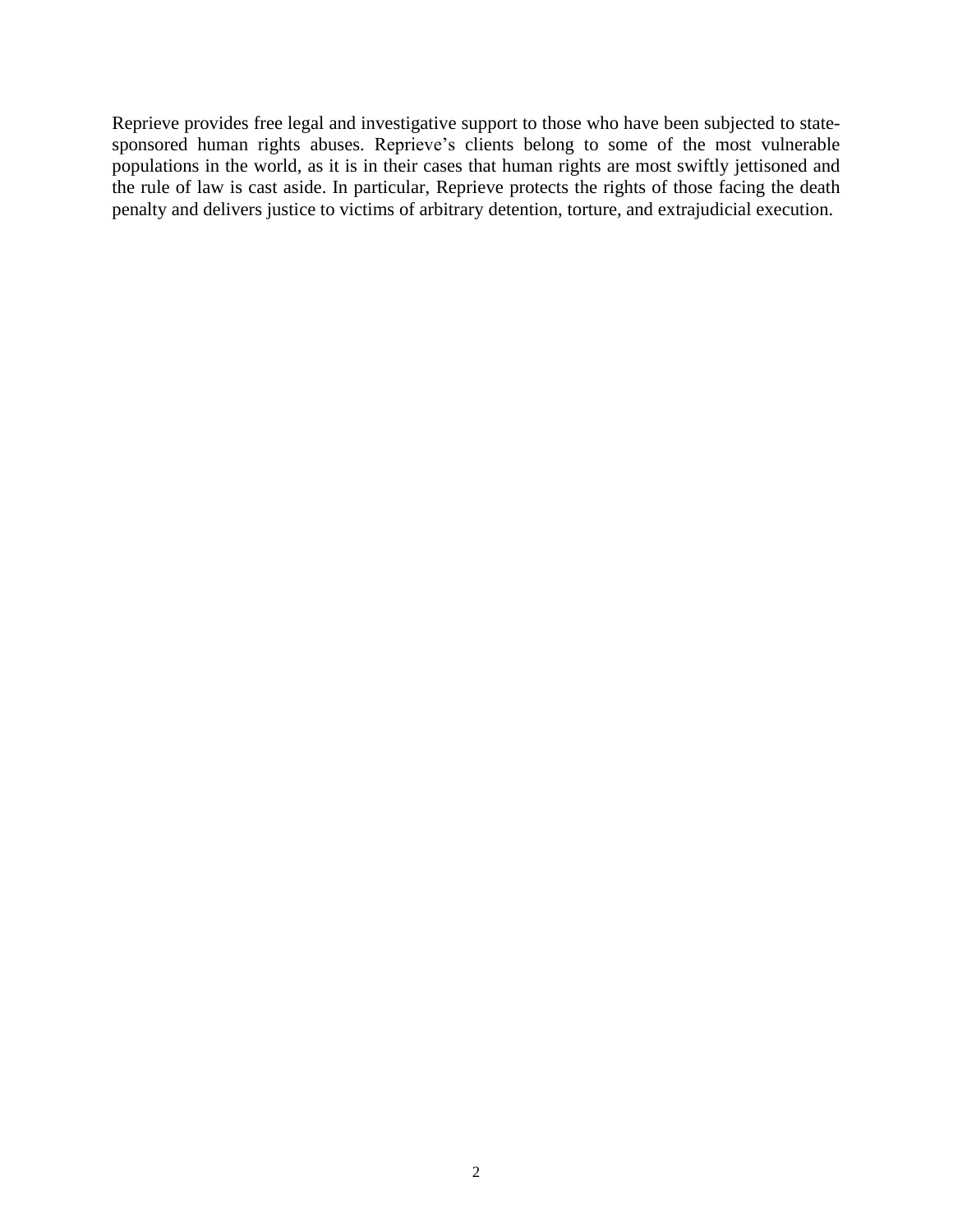### **EXECUTIVE SUMMARY**

- 1. This report suggests questions that the Committee on the Elimination of Discrimination against Women should raise to the government of Malawi in its List of Issues, particularly with respect to the death penalty.
- 2. Detention conditions for women in Malawi are crowded, and women in prisons are not given adequate food and nutrition. Specifically, many prisons only serve people with one meal a day, often consisting of a maize meal (*nsima*) and peas or beans. Overcrowded conditions are a particular concern during the COVID-19 pandemic, when risk of transmission of the disease is high. Prison conditions in Malawi amount to inhuman and degrading treatment.
- 3. Women in death penalty proceedings in Malawi lack access to qualified legal representation. Defense advocates in Malawi who are assigned to capital cases often lack relevant experience. In at least one case, a lawyer failed to raise the complete defense of self-defense in representing a woman who killed her husband as a result of a long history of domestic abuse. Had the defense been raised, it is possible that the woman would not have been sentenced to death. Moreover, women from poor and marginalized communities are disproportionately affected by the death penalty because when they are accused of crimes, they are often unable to understand the charges against them because they are illiterate and cannot read the complaint against them. They are also unable to retain private counsel.
- 4. Women who face extensive gender-based violence are disproportionately affected by the death penalty in Malawi, including those who seek to protect themselves against their abusers. Long histories of gender-based violence can result in complex trauma and can exacerbate psychosocial or intellectual disabilities, yet sentencing courts fail to take these nefarious effects into account as factors in mitigation of a death sentence.

## **Malawi fails to uphold its obligations under the Convention on the Elimination of All Forms of Discrimination Against Women**

- 5. Malawi is an "abolitionist in practice" state with regard to the death penalty.<sup>1</sup> Since 1994, Malawi has had a de facto moratorium on executions. <sup>2</sup> Malawian courts nonetheless continue to issue death sentences. Amnesty International reports that as of the end of 2020, 27 prisoners were on death row.<sup>3</sup> There is currently one woman under the sentence of death in Malawi.<sup>4</sup>
- 6. In 2007, Malawi's Supreme Court abolished the *mandatory* death penalty on the grounds that it violated the accused's constitutional rights to a fair trial and access to justice.<sup>5</sup> This judgment

<sup>1</sup> Amnesty International*, Death Sentences and Executions 2020*, p. 58, Apr. 21, 2021. Available online at https://www.amnesty.org/en/documents/act50/3760/2021/en/.

<sup>&</sup>lt;sup>2</sup> United Nations Office of the High Commissioner, Comment by UN Human Rights Spokesperson Marta Hurtado on Malawi's death penalty reinstatement. 26 Aug. 2021. Available online at death penalty reinstatement, 26 Aug. 2021. Available online at https://www.ohchr.org/EN/NewsEvents/Pages/DisplayNews.aspx?NewsID=27411&LangID=E

<sup>3</sup> Amnesty International*, Death Sentences and Executions 2020*, Apr. 21, 2021. Available online at https://www.amnesty.org/en/documents/act50/3760/2021/en/.

<sup>4</sup> Reprieve, *World Day—Women Sentenced to Death: An Invisible Reality* (30 Sept. 2021) (*on file with authors*).

<sup>5</sup> World Justice Project, *Malawi Resentencing Project*. Available online at https://worldjusticeproject.org/ourwork/programs/malawi-resentencing-project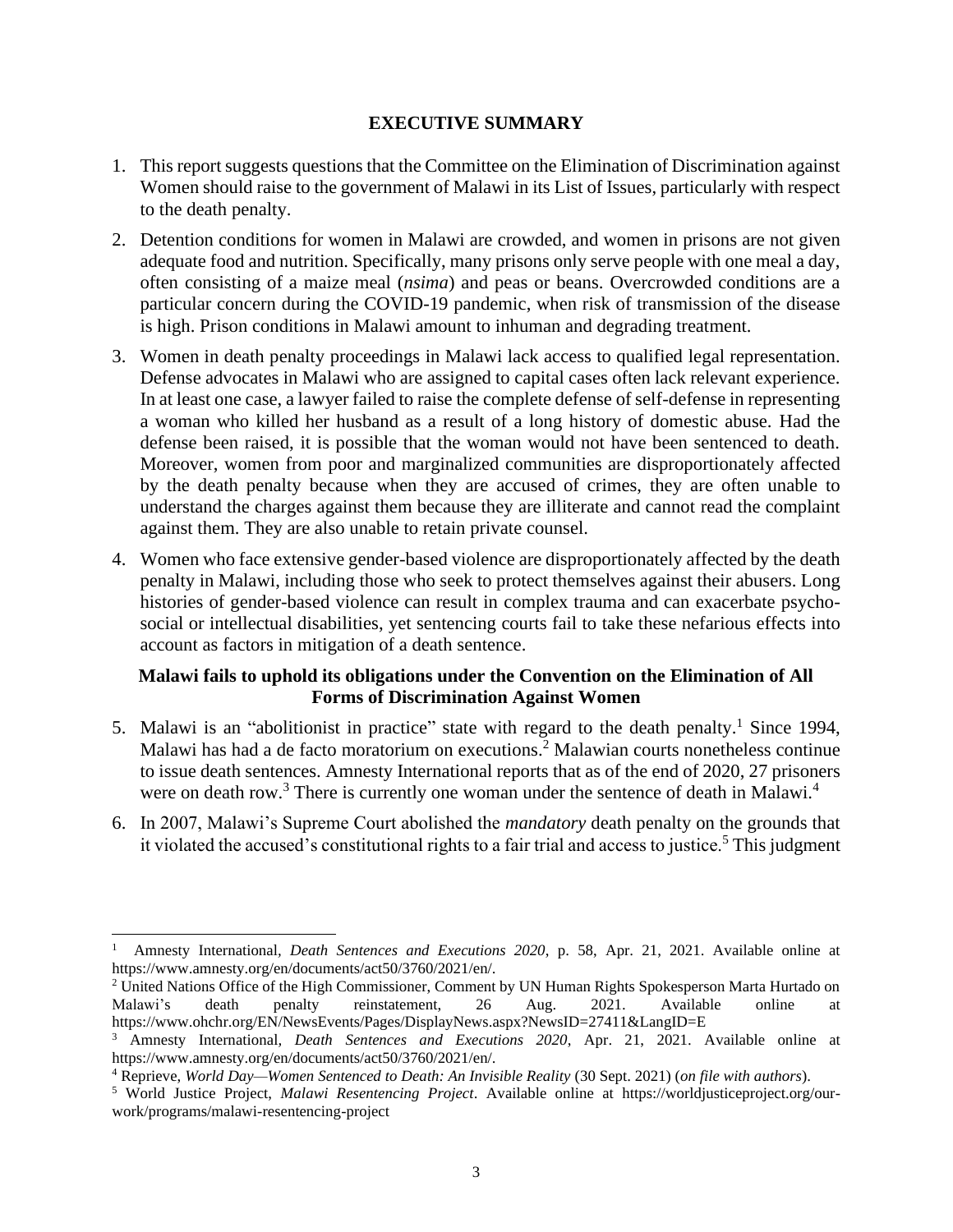allowed for many people under sentence of death to seek reduced sentences based on mitigating factors that courts had not previously been able to consider.<sup>6</sup>

7. In April 2021, Malawi's Supreme Court in *Khoviwa v. The Republic* ruled that all people sentenced to the mandatory death penalty who had previously been barred from resentencing must be given a new sentencing hearing immediately.<sup>7</sup>

#### **I. The Malawian Government has failed to improve prison conditions for women under the sentence of death.**

- 8. There is currently one woman, S.J., under the sentence of death in Malawi.<sup>8</sup> She is being held in the Domasi Prison, where the prison conditions remain similar to those of Maula Prison, which is where the Special Rapporteur on the right to food visited from 12 to 22 July 2013.<sup>9</sup> Much like the Maula Prison, the Domasi Prison lacks adequate and nutritional food for the prisoners. Most prisoners still only receive one daily meal made up of the traditional Malawian maize meal (*nsima*) and beans or peas due to budget constraints. S.J. reports that there is no variety in her diet, which significantly affects her health.<sup>10</sup> Malawian prison conditions amount to inhuman and degrading treatment. In Malawi, the average life expectancy for those in prison is a mere  $10$  years.<sup>11</sup>
- 9. S.J. is separated from the women's general prison population in de facto solitary confinement and reports feeling isolated.<sup>12</sup> Though there are no reports of a difference in treatment between women under sentence of death and women serving other sentences, the Malawian prison conditions are nevertheless bleak.<sup>13</sup>
- 10. There are several reports of severe overcrowding in Malawi's prisons.<sup>14</sup> In Domasi women's prison, there is little privacy—small windowless cement cells hold two to six women at a time,

<sup>6</sup> World Justice Project, *Malawi Resentencing Project*. Available online at https://worldjusticeproject.org/ourwork/programs/malawi-resentencing-project

<sup>7</sup> Reprieve, *Malawi just abolished the death penalty*, 6 May 2021. Available online at https://reprieve.org/us/2021/05/06/malawi-just-abolished-the-death-penalty/. The April 2021 judgment also ruled that the death penalty was unconstitutional, *ibid*, but in August 2021, the Supreme Court reversed that part of the April decision, deeming it an "unperfected" decision reflecting the views of a single justice. The "perfected" judgment in *Khoviwa* reinstated the death penalty but reiterated the judgment from April calling for immediate resentencing hearings. Death Penalty Information Center, "Malawi Supreme Court Retreats from Opinion that Declared the Death Penalty Unconstitutional," 24 Aug. 2021. Available online at https://deathpenaltyinfo.org/news/malawi-supremecourt-retreats-from-opinion-that-declared-the-death-penalty-unconstitutional.

<sup>8</sup> The authors have permission from S.J. to discuss the details of her case in this report.

<sup>9</sup> Reprieve, Correspondence from Chipiliro Lulanga (*on file with authors*); United Nations Human Rights Council, *Report of the Special Rapporteur on the right to food, Olivier De Schutter: Mission to Malawi*, A/HRC/25/57/Add.1, 24 January 2014. Available online at

https://www.ohchr.org/EN/HRBodies/HRC/RegularSessions/Session25/Documents/A\_HRC\_25\_57\_Add.1\_ENG.D OC.

<sup>10</sup> S.J interview with Sandra Babcock (November 2021) (*on file with authors*).

<sup>&</sup>lt;sup>11</sup> Emile Carreau, "Malawi-Five Years after Abolishing the Mandatory Death Penalty, World Coalition Against the Death Penalty, 19 Sep. 2014. Available online at http://www.worldcoalition.org/Malawi---five-years-after-abolishingthe-mandatory-death-penalty.html.

<sup>12</sup> S.J interview with Sandra Babcock (November 2021) (*on file with authors*).

<sup>13</sup> S.J interview with Sandra Babcock (November 2021) (*on file with authors*).

<sup>14</sup> Death Penalty Worldwide, "Malawi Questionnaire," 21 June 2014, ¶ 45 (*on file with authors*).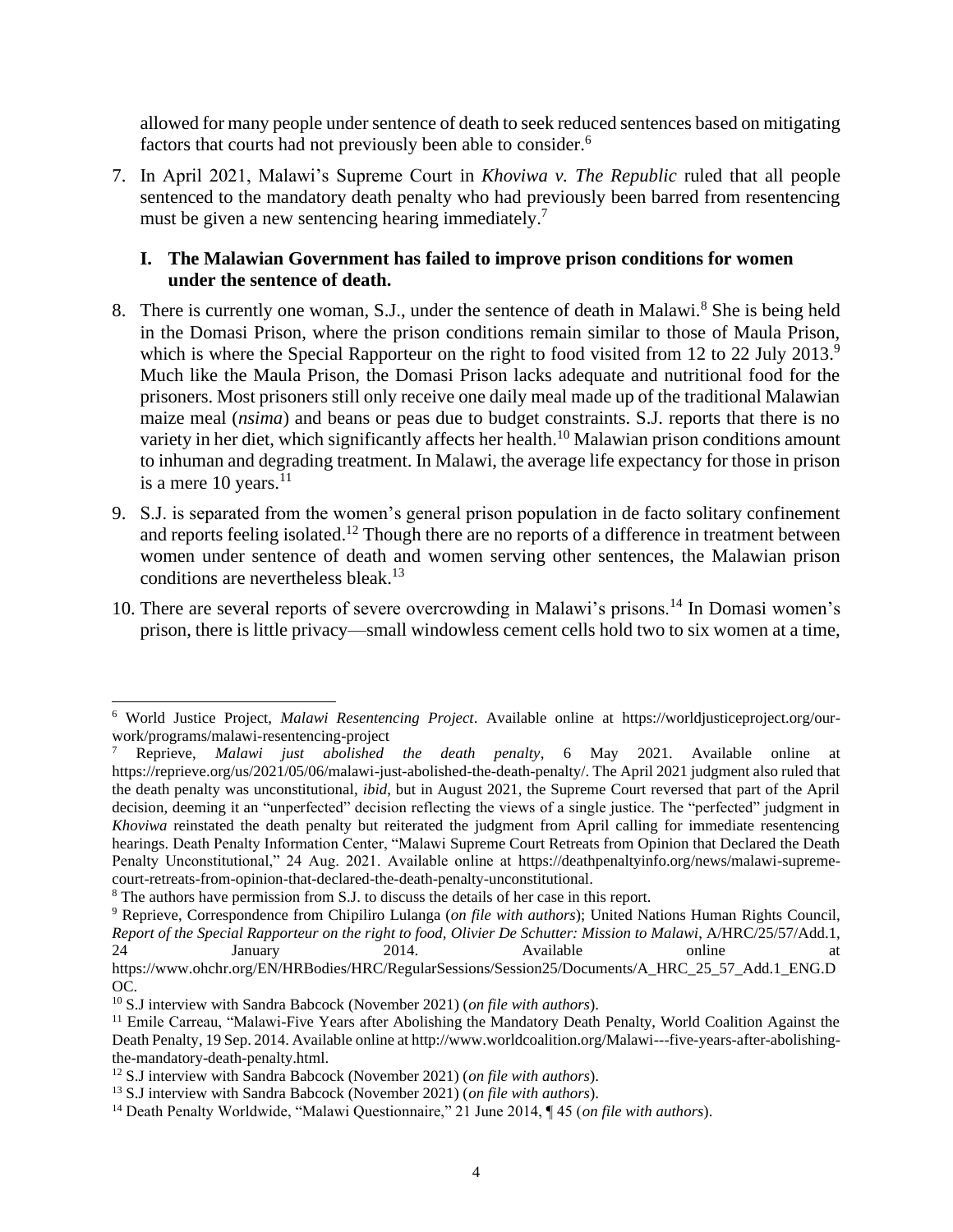along with their young children up to four years of age.<sup>15</sup> Unsanitary conditions and lack of hygiene, compounded by the food shortage in prisons, result in death and widespread sickness in prison.<sup>16</sup> According to a study conducted by the Cornell Center on the Death Penalty Worldwide, if a female prisoner needs to urinate or defecate during the night, she must use a bucket because the toilets and showers are located outside the cells and women cannot leave their cells at night.<sup>17</sup> Alarmingly, the only ventilation for the closed cell space is a small hole at the top of the cell door that leads into the hallway.<sup>18</sup> The absence of adequate ventilation is especially a concern during the COVID-19 pandemic.

11. A (now-deceased) woman who spent 12 years on Malawi's death row, A.N., was HIV-positive, having contracted the disease from her husband.<sup>19</sup> She did not receive proper medication while she was imprisoned. Authorities ultimately released her from prison after consideration of mitigating factors, such as self-defense. Photographs of A.N. upon her release revealed that she was frail, barely walking, and short of breath. Her physical state was due to years on death row experiencing pneumonia, malaria, and a chronic cough, all of which went untreated, demonstrating that the prison did not provide adequate care for her health conditions.<sup>20</sup>

## **II. Women under sentence of death in Malawi lack access to qualified legal representation, oftentimes because they are from poor and marginalized communities.**

12. In its 2015 Concluding Observations, the Committee recommended that Malawi "[e]nsure that women have effective access to justice throughout the" country.<sup>21</sup> The Committee also recommended that Malawi "[p]rovide adequate human, technical and financial resources to the Legal Aid Bureau to ensure its effective functioning and facilitate access to it for all women, with particular attention to remote areas."<sup>22</sup> The Eighth periodic report describes steps that Malawi has taken to "enhance the capacity of the Legal Aid Bureau to make the right to access to justice a reality."<sup>23</sup> The report makes no mention of the quality of legal assistance provided to women who are at risk of being sentenced to death or who have been sentenced to death.

<sup>&</sup>lt;sup>15</sup> Correspondence with Reprieve, 27 Jan. 2022, on file with The Advocates for Human Rights; The Cornell Center on the Death Penalty Worldwide (The Alice Project), *Judged for More Than Her Crime: A Global Overview of Women Facing the Death Penalty*, Sep. 2018, p. 30. Available online at https://www.deathpenaltyworldwide.org/wpcontent/uploads/2019/12/Judged-More-Than-Her-Crime.pdf

<sup>&</sup>lt;sup>16</sup> The Advocates for Human Rights & The World Coalition Against the Death Penalty, "Malawi: 22nd Session of the Working Group on the Universal Periodic Review," 2014 September (*on file with authors*).

<sup>&</sup>lt;sup>17</sup> The Cornell Center on the Death Penalty Worldwide (The Alice Project), Judged for More Than Her Crime: A Global Overview of Women Facing the Death Penalty, Sep. 2018, p. 21. Available online at https://www.deathpenaltyworldwide.org/wp-content/uploads/2019/12/Judged-More-Than-Her-Crime.pdf

<sup>18</sup> The Cornell Center on the Death Penalty Worldwide (The Alice Project), *Judged for More Than Her Crime: A Global Overview of Women Facing the Death Penalty*, Sep. 2018, p. 30. Available online at https://www.deathpenaltyworldwide.org/wp-content/uploads/2019/12/Judged-More-Than-Her-Crime.pdf

<sup>&</sup>lt;sup>19</sup> Cornell Center on the Death Penalty Wordwide, *The Alice Project: Alice's Story*. Available online at https://deathpenaltyworldwide.org/project/the-alice-project/

<sup>&</sup>lt;sup>20</sup> Cornell Center on the Death Penalty Wordwide, The Alice Project: Alice's Story. Available online at https://deathpenaltyworldwide.org/project/the-alice-project/

<sup>21</sup> Committee on the Elimination of Discrimination against Women, *Concluding observations on the seventh periodic report of Malawi*, UN Doc. No. CEDAW/C/MWI/CO/7, 24 Nov. 2015, ¶ 13(a).  $^{22}$ *Id.* ¶ 13(c).

<sup>23</sup> Committee on the Elimination of Discrimination against Women, *Eighth periodic report submitted by Malawi under article 18 of the Convention, due in 2019*, UN Doc. No. CEDAW/C/MWI/8, 1 Apr. 2021, ¶ 109.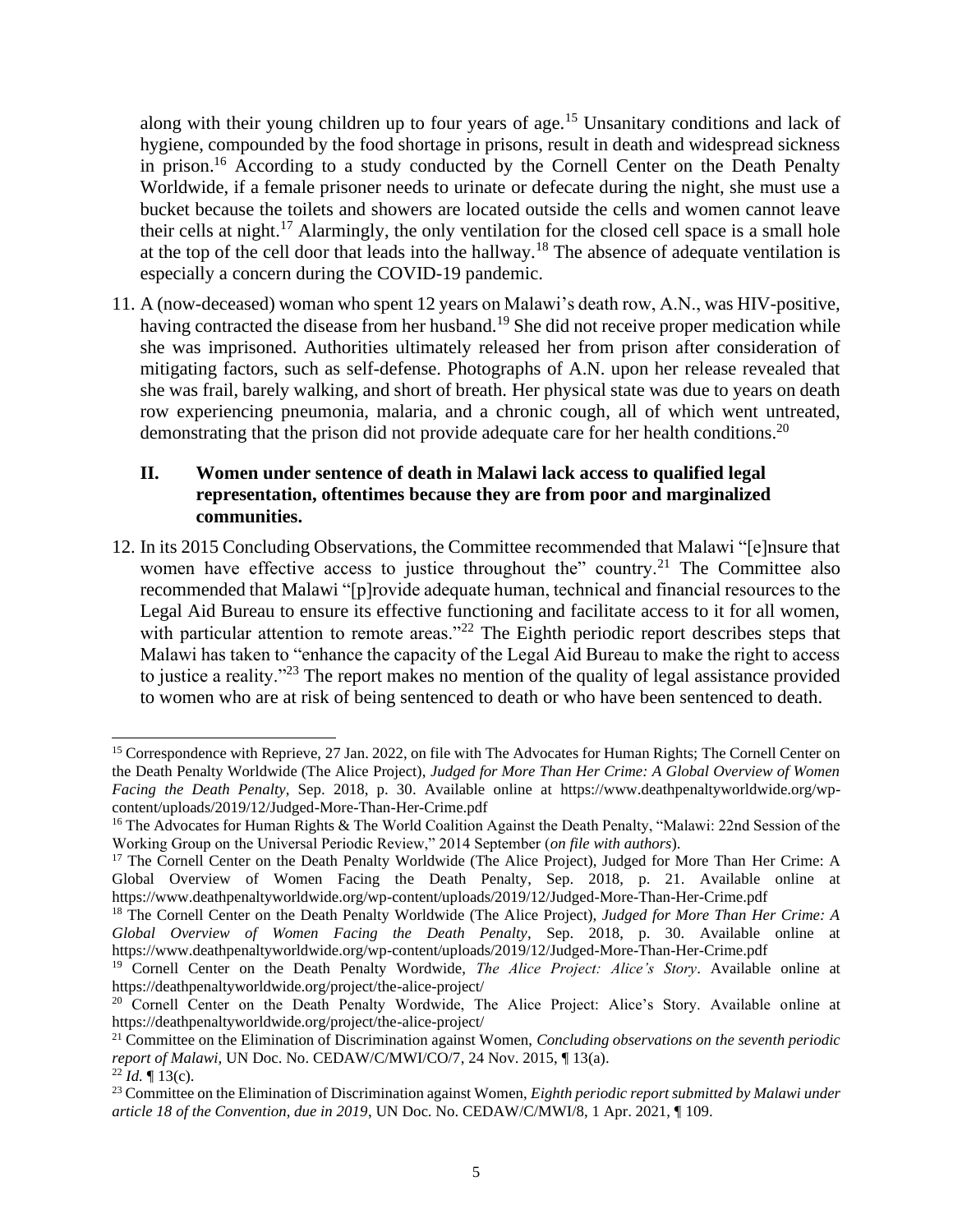- 13. A lack of qualified legal counsel specializing in capital cases often prevents women at risk of being sentenced to death from raising sufficient defenses at trial. Many defense advocates in Malawi are new lawyers hired directly from law school and are underqualified to work on capital cases.<sup>24</sup> The majority are male and so do not relate to women's experiences in the criminal justice system. In addition, many women in Malawi lack their own money or property to retain qualified legal counsel.<sup>25</sup> Because many Malawian women are illiterate, many women are unable to understand or respond to legal filings without assistance.<sup>26</sup> Moreover, many of these women are members of poor and marginalized communities. Poverty compounds barriers to fair trials for women in Malawi. $^{27}$
- 14. In November 2003, A.N. pled not guilty to the charge of murder after she killed her husband in self-defense against his physical abuse. Despite these mitigating circumstances in the context of domestic abuse, her lawyer failed to raise the complete defense of self-defense. Consequently, she was sentenced to death. Had her counsel raised and presented evidence of self-defense, it is likely that the court would not have found A.N. guilty of murder and therefore would not have been forced to sentence her to death under the mandatory death penalty in place at the time. 28

## **III. Women facing gender-based violence and/or living with psycho-social or intellectual disabilities are disproportionately affected by the death penalty in Malawi.**

15. In its 2015 Concluding Observations, the Committee expressed "deep concern that violence against women, including domestic violence, remains widespread in [Malawi]."<sup>29</sup> The Committee recommended that Malawi, inter alia, "strengthen services for women who are victims of violence."<sup>30</sup> The Eighth periodic report outlines some steps Malawi has taken to end violence against women, $31$  but it does not indicate that judges, prosecutors, or police have received any training gender-based discrimination, domestic violence, and tactics of coercive control that may lead women to commit death-eligible offenses. The report describes "One Stop Centres aimed at assisting victims" of gender-based violence as well as "Police Victim

<sup>24</sup> "Malawi Questionnaire," Death Penalty Worldwide, June 21, 2014 (*on file with authors*).

<sup>25</sup> The Cornell Center on the Death Penalty Worldwide (The Alice Project), *Judged for More Than Her Crime: A Global Overview of Women Facing the Death Penalty*, Sep. 2018, p. 8. Available online at https://www.deathpenaltyworldwide.org/wp-content/uploads/2019/12/Judged-More-Than-Her-Crime.pdf

<sup>26</sup> The Cornell Center on the Death Penalty Worldwide (The Alice Project), *Judged for More Than Her Crime: A Global Overview of Women Facing the Death Penalty*, Sep. 2018, p. 29. Available online at https://www.deathpenaltyworldwide.org/wp-content/uploads/2019/12/Judged-More-Than-Her-Crime.pdf

<sup>&</sup>lt;sup>27</sup> The Cornell Center on the Death Penalty Worldwide (The Alice Project), *Judged for More Than Her Crime: A Global Overview of Women Facing the Death Penalty*, Sep. 2018, p. 29. Available online at https://www.deathpenaltyworldwide.org/wp-content/uploads/2019/12/Judged-More-Than-Her-Crime.pdf

<sup>28</sup> Reprieve, "Victim of Domestic Violence Sentenced to the Mandatory Death Penalty." (*on file with authors*); The Cornell Center on the Death Penalty Worldwide (The Alice Project), *Judged for More Than Her Crime: A Global Overview of Women Facing the Death Penalty*, Sep. 2018, p. 30. Available online https://www.deathpenaltyworldwide.org/wp-content/uploads/2019/12/Judged-More-Than-Her-Crime.pdf

<sup>29</sup> Committee on the Elimination of Discrimination against Women, *Concluding observations on the seventh periodic report of Malawi*, UN Doc. No. CEDAW/C/MWI/CO/7, 24 Nov. 2015, ¶ 22.

 $30$  *Id.*  $\sqrt{ }$  23(e).

<sup>31</sup> Committee on the Elimination of Discrimination against Women, *Eighth periodic report submitted by Malawi under article 18 of the Convention, due in 2019*, UN Doc. No. CEDAW/C/MWI/8, 1 Apr. 2021, ¶¶ 35-40.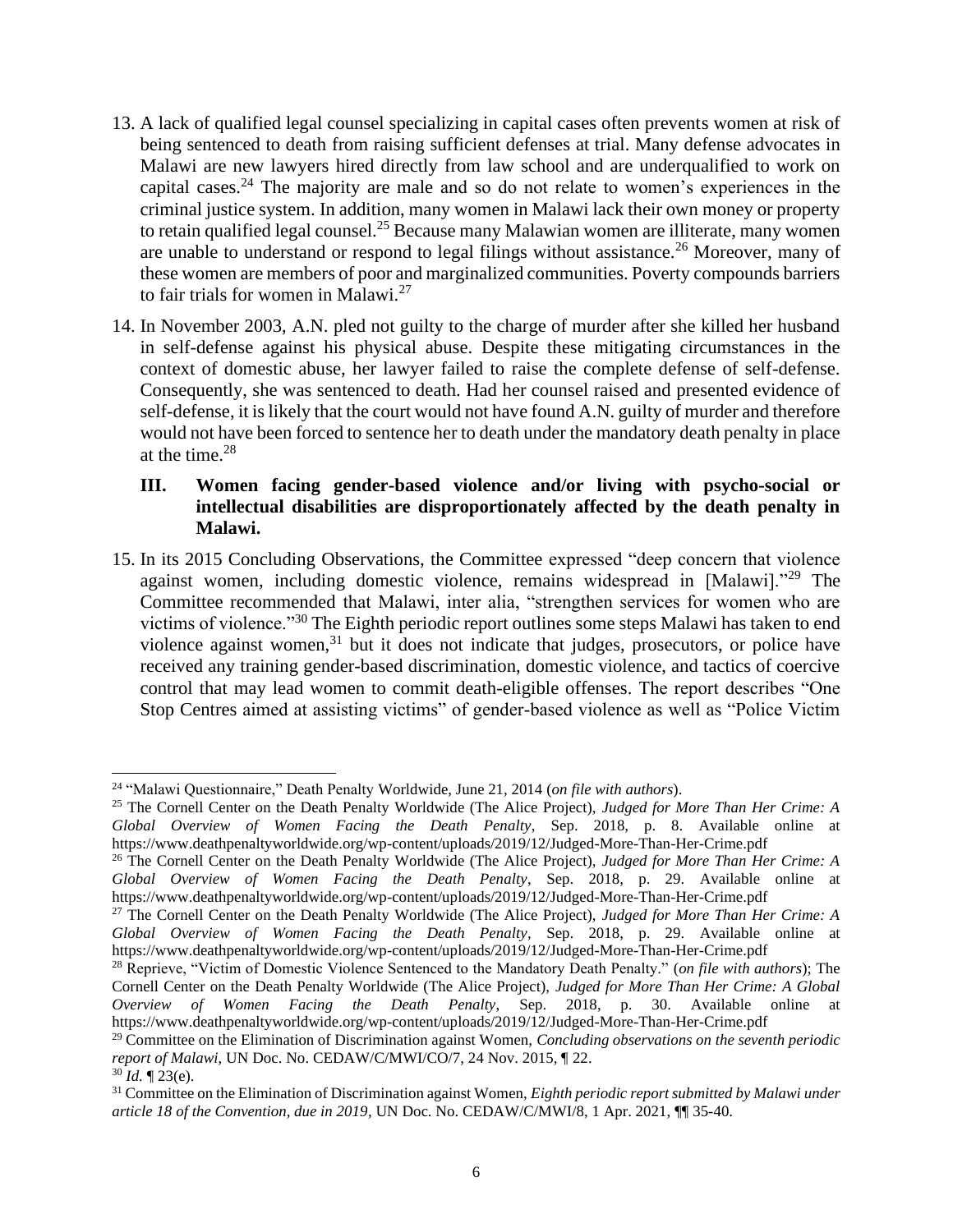Supports Units," but does not state how many women these entities have assisted or in what capacity.<sup>32</sup>

- 16. According to a study conducted by the Cornell Center on the Death Penalty Worldwide, data indicate that most women on death row worldwide have been sentenced to death for the crime of murder, <sup>33</sup> and such is also the case in Malawi. The women imprisoned in Malawi for committing offences against life (*i.e.*, murder, assault, or manslaughter) have overwhelmingly experienced prolonged domestic violence at the hands of a partner, spouse, or another family member. In many cases, the abuse has occurred repeatedly. As such, domestic violence is an important context for homicides committed by women in Malawi.<sup>34</sup>
- 17. All women who were previously on death row in Malawi were sentenced to death for the murder of family members.<sup>35</sup> Moreover, there are at least two reported cases in Malawi in which the woman was sentenced to death for killing her abuser.<sup>36</sup>
- 18. A.N. was sentenced to death for killing her abusive husband. She was a survivor of brutal and systemic domestic violence. She had brought the matter to community leaders, who failed to assist her. One evening, her drunken husband came home and beat her relentlessly to the point where she feared death. To protect herself and her mother, who also present, A.N. struck him on the head with an axe. A.N.'s husband later succumbed to the injuries and consequently, in November 2003 a court sentenced A.N. to death. Her case suggests that when women are sentenced to death for killing another human being, legal proceedings ignore the context of gender-based violence and the imbalance in power dynamics between an accused woman and her abusive intimate partner or family member.<sup>37</sup>
- 19. Despite the limited number of women under the sentence of death in Malawi, the information above suggests that women in Malawi face the death penalty in part because judicial proceedings discriminate against women due to a lack of gender-sensitive training and do not take into account the circumstances of the alleged crime. Courts rarely consider gender-based abuse as a mitigating factor during sentencing. Research also indicates that courts also fail to account for power dynamics and tactics of coercive control that may affect a woman's involvement in and culpability for a crime.

<sup>32</sup> *Id.* ¶ 37.

<sup>33</sup> The Cornell Center on the Death Penalty Worldwide (The Alice Project), *Judged for More Than Her Crime: A Global Overview of Women Facing the Death Penalty*, Sep. 2018, p. 11. Available online at https://www.deathpenaltyworldwide.org/wp-content/uploads/2019/12/Judged-More-Than-Her-Crime.pdf

<sup>34</sup> Penal Reform International, *Women who kill in the context of domestic violence in Uganda: How does the criminal justice system respond?*, 2021, p. 5. Available online at https://cdn.penalreform.org/wpcontent/uploads/2021/10/Women-who-kill-in-the-context-of-domestic-violence\_Uganda.pdf

<sup>35</sup> The Cornell Center on the Death Penalty Worldwide (The Alice Project), *Judged for More Than Her Crime: A Global Overview of Women Facing the Death Penalty*, Sep. 2018, p. 29. Available online at https://www.deathpenaltyworldwide.org/wp-content/uploads/2019/12/Judged-More-Than-Her-Crime.pdf

<sup>&</sup>lt;sup>36</sup> The Cornell Center on the Death Penalty Worldwide (The Alice Project), Judged for More Than Her Crime: A Global Overview of Women Facing the Death Penalty, Sep. 2018, p.v12. Available online at https://www.deathpenaltyworldwide.org/wp-content/uploads/2019/12/Judged-More-Than-Her-Crime.pdf

<sup>37</sup> The Cornell Center on the Death Penalty Worldwide (The Alice Project), *Judged for More Than Her Crime: A Global Overview of Women Facing the Death Penalty*, Sep. 2018, p. 30. Available online at https://www.deathpenaltyworldwide.org/wp-content/uploads/2019/12/Judged-More-Than-Her-Crime.pdf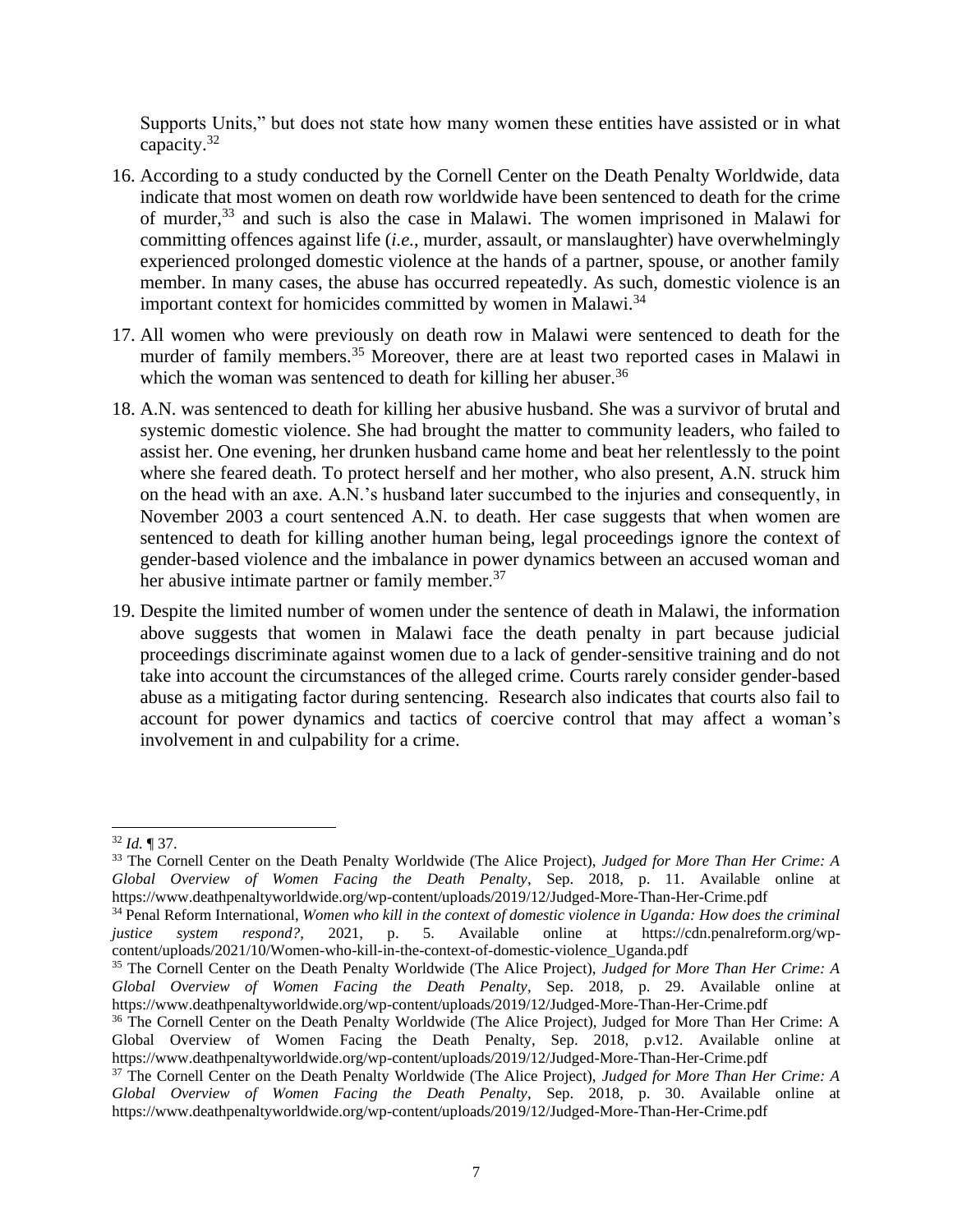- 20. International law prohibits the execution of individuals with severe psycho-social or intellectual disabilities. <sup>38</sup> In practice, Malawi does not always comply with this prohibition.
- 21. G.B. is a grandmother with an intellectual disability who was sentenced to death in 2003. She has been diagnosed with an intellectual disability as well as Fetal Alcohol Spectrum Disorder (FASD). G.B. is illiterate and her growth was stunted most likely due to FASD. During a famine in her village, she punished her grandsons who had stolen maize from a field by beating them. Due to malnutrition, one of the grandsons died from G.B.'s punishment. She spent 13 years on Malawi's death row but was granted a sentence rehearing in 2016 and was eventually released in 2018 on humanitarian grounds based on her poor health. G.B.'s case illustrates that sentencing authorities failed to take her intellectual disability into consideration.<sup>39</sup>
- 22. S.J., currently the only woman in Malawi's death row, was sentenced to death in 2019 for her limited involvement in luring an individual with albinism to her cousin's home, where others murdered him. S.J. admitted to luring the individual to the home, explaining that she was complying with her cousin's instructions, but denied knowledge of any plan to kill the individual for his human remains. Importantly, the court failed to consider S.J.'s developmental delays (*i.e.*, speaking, reading, writing) and psycho-social disability. S.J.'s defense advocates failed to present any evidence to the court about the severe domestic violence that she experienced at the hands of her first and second husbands. The abuse was relevant to S.J.'s vulnerability to coercion and to her mental state at the time of the offense, as the domestic abuse caused S.J. to suffer from trauma-induced psycho-social disability. The abuse also compounded her intellectual disability and rendered her easy to exploit, both by her co-defendants and the police. S.J. was unable to read the complaint against her. Reports indicate that S.J. thumb-printed her confession statement because she is unable to sign her name. Throughout her trial and continuing today, S.J. experienced extreme weakness, tiredness, and hearing loss as a result of a history of severe beatings. The court failed to take S.J.'s background of domestic abuse and her psycho-social and/or intellectual disabilities into account when sentencing her to death.<sup>40</sup>

## **IV.Suggested questions for the Government of Malawi**

- What steps has the State Party taken to build support for abolition of the death penalty among lawmakers and the general public and, in the interim, to institute a de jure moratorium on executions?
- How does the State Party ensure that women under sentence of death are not subjected to de facto solitary confinement? What is the rationale for segregating them from people in the general prison population in women's detention facilities?
- What measures has the State Party taken to prevent and control the spread of COVID-19 in prisons? Please provide current information on the number of women released and not released as part of efforts to reduce prison crowding during the

<sup>38</sup> *What does international law say about the death penalty and mental illness?* Reprieve, Oct. 5, 2016. Available online at https://reprieve.org/uk/2016/10/05/what-does-international-law-say-about-the-death-penalty-and-mentalillness/.

<sup>39</sup> The Cornell Center on the Death Penalty Worldwide (The Alice Project), *Judged for More Than Her Crime: A Global Overview of Women Facing the Death Penalty*, Sep. 2018, p. 17. Available online at https://www.deathpenaltyworldwide.org/wp-content/uploads/2019/12/Judged-More-Than-Her-Crime.pdf <sup>40</sup> S.J. interview with Sandra Babcock dated November 2021 (*on file with authors*).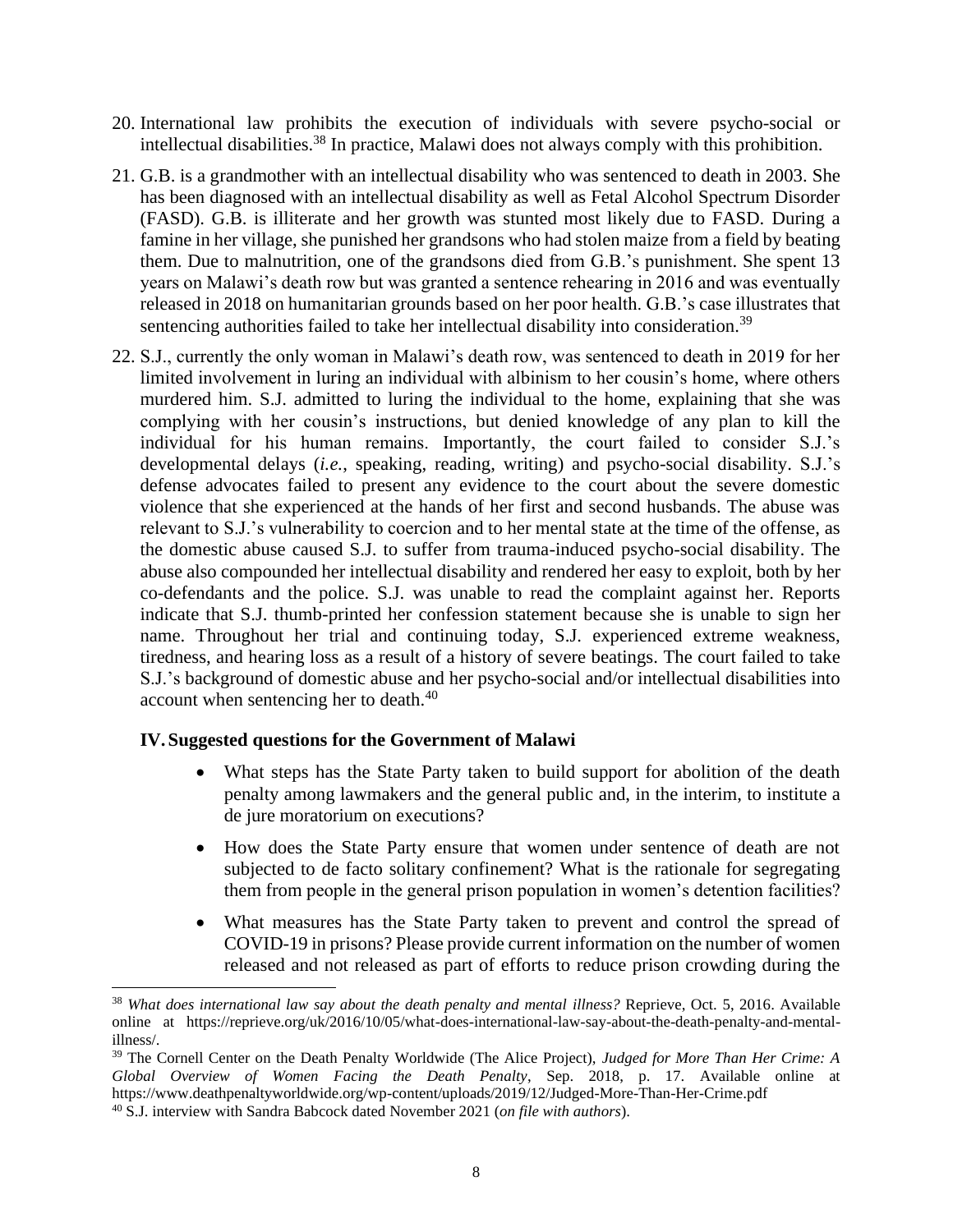pandemic (including disaggregation according to pre-trial status, crime of charge/conviction, and nature of penalty).

- How is the State Party ensuring that independent entities are able to continue to monitor conditions of detention during the COVID-19 pandemic?
- What measures is the State Party taking to improve the nutritional value of food provided to women in prisons?
- Many incarcerated women are the primary caretakers in their family. How does the State Party protect the best interests of dependent children when women are sentenced to death?
- What training and monitoring measures are in place to ensure that all detention facilities housing women and girls comply with the Bangkok Rules?
- What mechanisms are in place to ensure that women in police custody are free from coercion, sexual harassment, and gender-based violence, and how are perpetrators held accountable?
- What remedies are available to women who allege that they experienced genderbased violence while in police custody and/or during the investigation stage of criminal proceedings?
- What measures are in place to ensure that any woman charged with a capital crime fully understands the charges against her and is able to participate actively and meaningfully in preparing her defense, particularly if she is illiterate or has a psycho-social or intellectual disability? How does the criminal legal system accommodate such disabilities? To what extent are such accommodations available at resentencing hearings?
- How do courts ensure that no woman is sentenced to death for a crime she allegedly committed while under the age of 18, regardless of marital status?
- How do authorities ensure that no woman is executed for a crime she allegedly committed while under the age of 18?
- What steps has the State Party taken to codify gender-specific defenses and mitigation, so as to require courts to take into account women's experiences of trauma, poverty, child marriage, and gender-based violence?
- How does the State Party ensure that judges, prosecutors, defense counsel, police, and other individuals in positions of power within the criminal legal system are knowledgeable about gender-based discrimination, domestic violence, and tactics of coercive control that may lead women to commit death-eligible offenses? Specifically, what training programs are available for judges and other actors within the criminal legal system?
- How does the State Party ensure that women who are suspected of committing death-eligible offenses have access to free and quality legal representation with specialization in capital cases at all points in the proceedings, including the investigation and appeals stage? What training do public defenders in capital cases